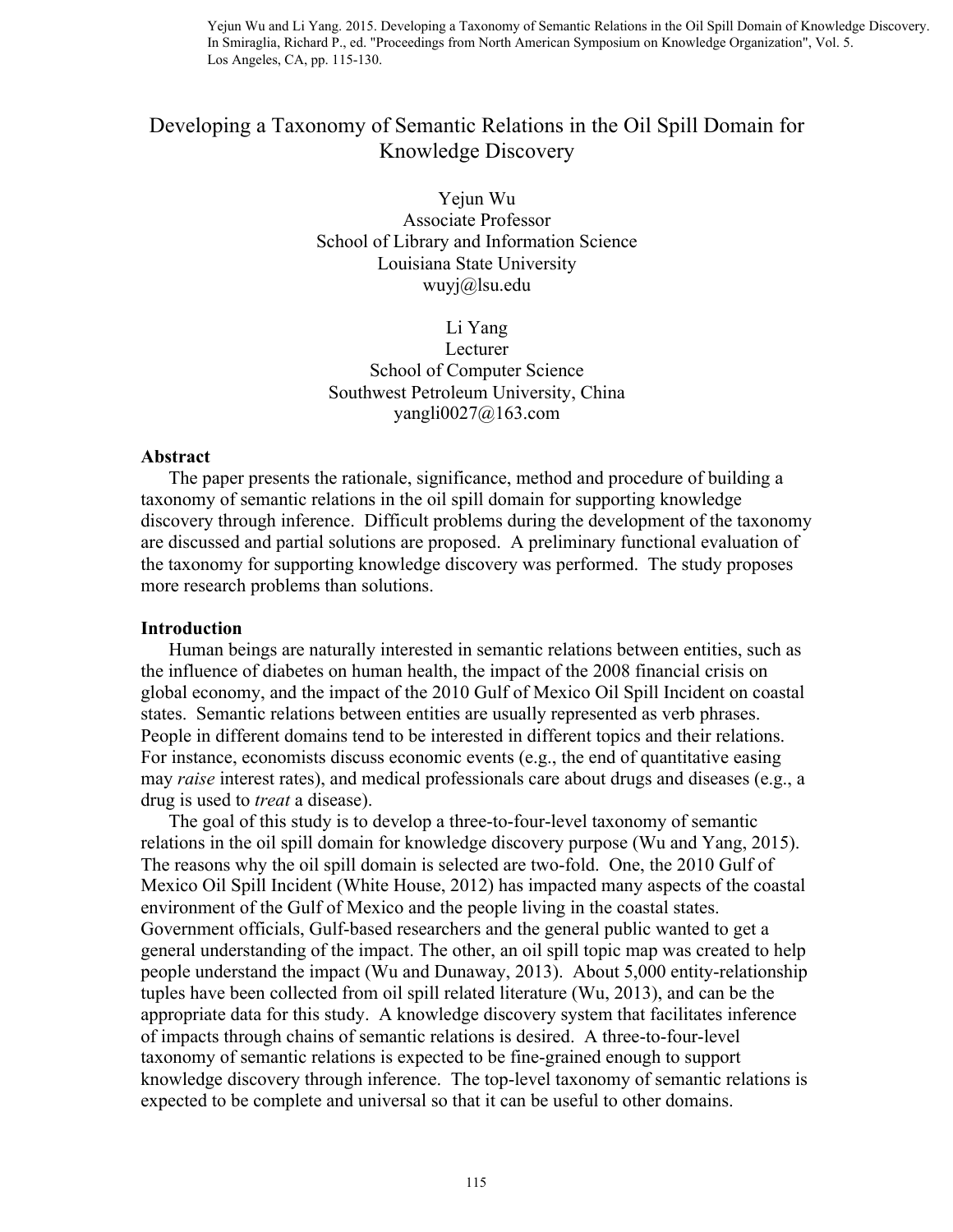# **Significance of the Study**

 Semantic relations have many applications in information retrieval, question answering, and knowledge organization (such as ontology construction). Bertaud et al. (2007) found that using verbs (i.e., *to show, to confirm*) in MEDLINE (the National Library of Medicine premier bibliographic database) queries can improve the retrieval of findings. Green (1996) identified an inventory of 26 basic relations structured by investigating the general relationships underlying the 1,250+ verbs, and hypothesized that frame-based index should have the potential of contributing to precision and recall. Semantic relations have proved valuable in question-answering (Wang et al., 1985). Ontologies represent entities and their relations, so semantic relations are an important part of ontology development.

 Semantic relations also facilitate knowledge discovery through inference. Swanson and Smalheiser (1999) discovered numerous undiscovered implicit relationships within the biomedical literature. For example, if one article reports that *substance A causes disease B* and another reports that *disease B causes disease C*, then we can infer that *substance A might cause disease C*. Semantic relations facilitate the grouping of relations and support inference of relations through specified patterns of relation chains.

 The taxonomy of the oil spill domain is expected to be useful to support information retrieval, question answering, and knowledge discovery in this domain. The method and lessons learned from this study can also be useful to build semantic relations taxonomies in other domains.

### **Theoretical and Practical Background**

 There are two types of semantic relations: (1) relations between concepts, senses or meanings, and (2) relations between words, terms, and expressions or signs that are used to express the concepts (such as synonyms, homonyms, and BT/NT/RT in thesauri) (Hjørland, 2007). It is common to mix both kinds of relations, and this study does not plan to distinguish these two types of relations. This study focuses on the relations between entities that are expressed as verb phrases, therefore verb classes are highly relevant.

 Levin's verb classes and FrameNet's frames are two comprehensive verb classification schemes. The grouping of Levin's 193 verb classes is based on argument syntax whereas the grouping of FrameNet's 230 semantic frames is based on lexical semantics (Baker and Ruppenhofer, 2002). Both schemes provide useful resources for this study. FrameNet classifies predicates into frames based on a shared semantics, whereas in Levin's verb classes, predicates belong to classes based on same syntactic behavior (alternation patterns) that make some semantic sense (Baker and Ruppenhofer, 2002), therefore FrameNet is more useful to develop the semantic relation taxonomy in this study. For example, in Levin's verb classes, "ameliorate" and "americanize" are in the same class (Levin, 1993; Lawler, 2015). Such a grouping does not support inference of semantic relations between entities. However, Levin's verb classes are still useful resource for the development of the semantic relation taxonomy in this study.

 Green (1996) developed an inventory of 28 general relational structures after investigating 1,250+ verbs. The inventory is expressed as frames in eight groups. One example group is action. Another example group is link hierarchy, comparison, whole-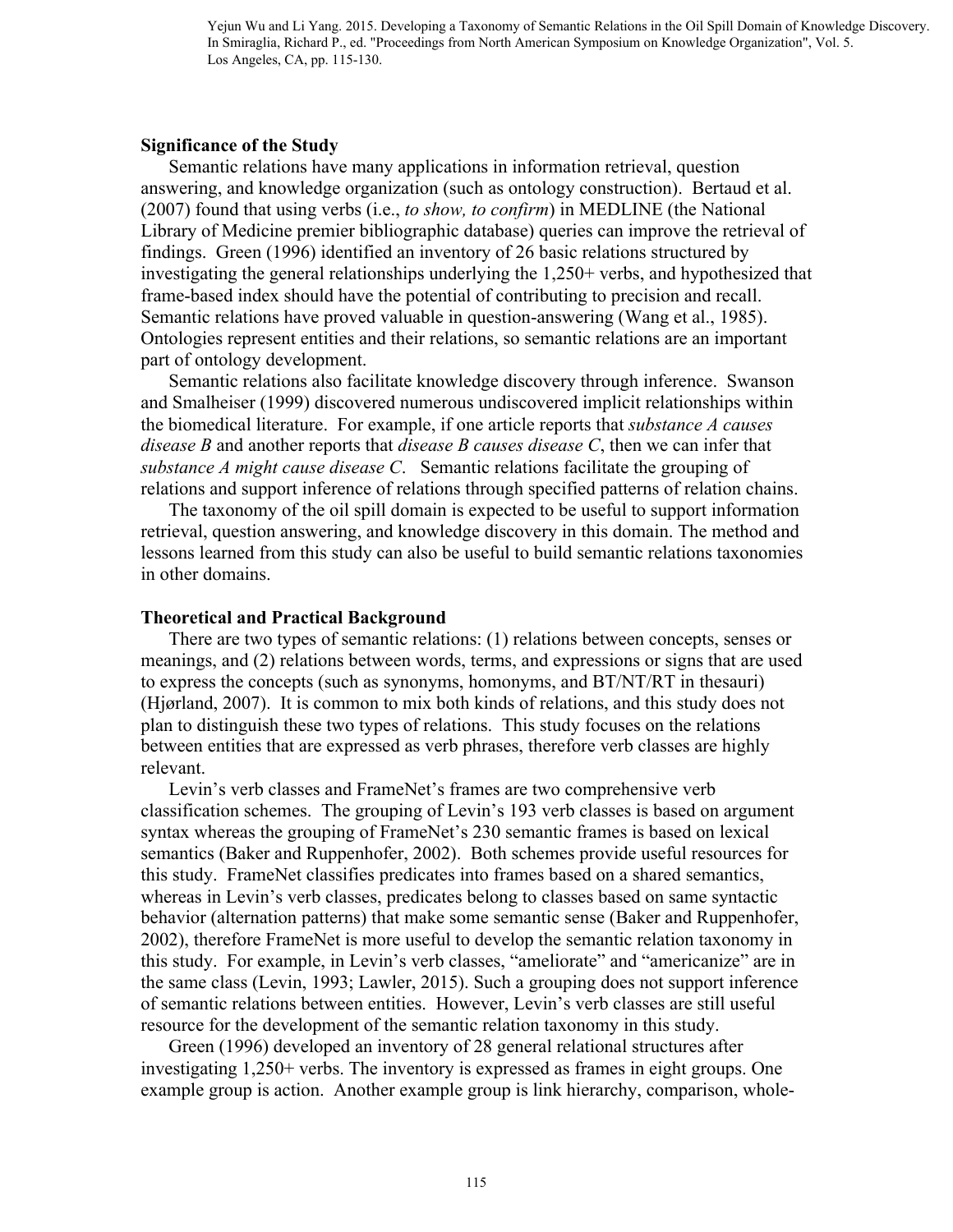part, balance, and path. The grouping of frames provides a useful model for this study even though each group does not have a category label. At an abstract level, Spradley (1979) proposes nine types of universal semantic relationships for conducting domain analysis in ethnographic studies: strict inclusion, spatial, cause-effect, rationale, location for action, function, mean-end, sequence, and attribution. The nine types of relationships provide a good foundation for developing the top-level taxonomy in this study.

 In addition to the studies of general semantic relations, there are verb lists in specific domains. For example, Broom's taxonomy of action verbs classifies verbs in six categories of cognitive activities: knowledge, comprehension, application, analysis, synthesis, and evaluation (Bloom et al. 1956). The Unified Medical Language System (UMLS) Semantic Network defines 54 semantic relations in two big categories (i.e., is a, associated with) and five sub-categories (i.e., physically related to, spatially related to, functionally related to, temporarily related to, conceptually related to) (UMLS 2013). The Open Biological and Biomedical Ontology (OBO) Foundry provides an OBO relation ontology, which is a list of 385 verbs in the biological and biomedical domain (OBO, 2002; Xiang et al., 2011).

### **Methodology**

We have collected 898 verb phrases from about 5,000 entity-relationship tuples that were extracted from over 300 oil spill related documents (Wu, 2013). The goal of the study is to develop a three-to-four-level taxonomy of semantic relations in this domain for supporting knowledge discovery. A combination of top-down and bottom-up approach is used to develop the taxonomy since it is the best practice in taxonomy construction as discussed in knowledge organization literature (Wang, Chaudhry, and Khoo, 2010; Ramos and Rasmus, 2003; Cisco and Jackson, 2005; Holgate, 2004). A bottom-up approach builds up important categories from the concepts that are extracted from source content. Automated technologies such as concept extraction and clustering can automate bottom-up analysis (Ramos and Rasmus, 2003), but offers little control over the meaning and arrangement of higher-level categories (Cisco and Jackson, 2005). A top-down approach starts at the general, conceptual levels, and establishes a general framework for the taxonomy based on the objectives of the taxonomy (Ramos and Rasmus, 2003). Therefore, it offers control over the top and higher level categories of the taxonomy (Cisco and Jackson, 2005). A combination of the top-down and bottom-up approach develops the higher level categories in the taxonomy first, classifies semantic relation terms into lower-level categories, and refines the lower-level categories according to the constraints of the higher level categories. The higher-level categories can also be adjusted and refined according to the need of governing the lower-level categories.

 Various taxonomic and linguistic resources were used during the development of the taxonomy. Levin's verb classes and FrameNet provide a good foundation for verb classification and clustering. WordNet contains over 21,000 verb word forms and approximately 84,000 word meanings (Fellbaum, 1990), which is also useful linguistic resource for this task.

 The top level of the taxonomy was initially built using Spradley's nine categories of universal semantic relations, Green's eight groups of frames, and Hjørland's (2007) list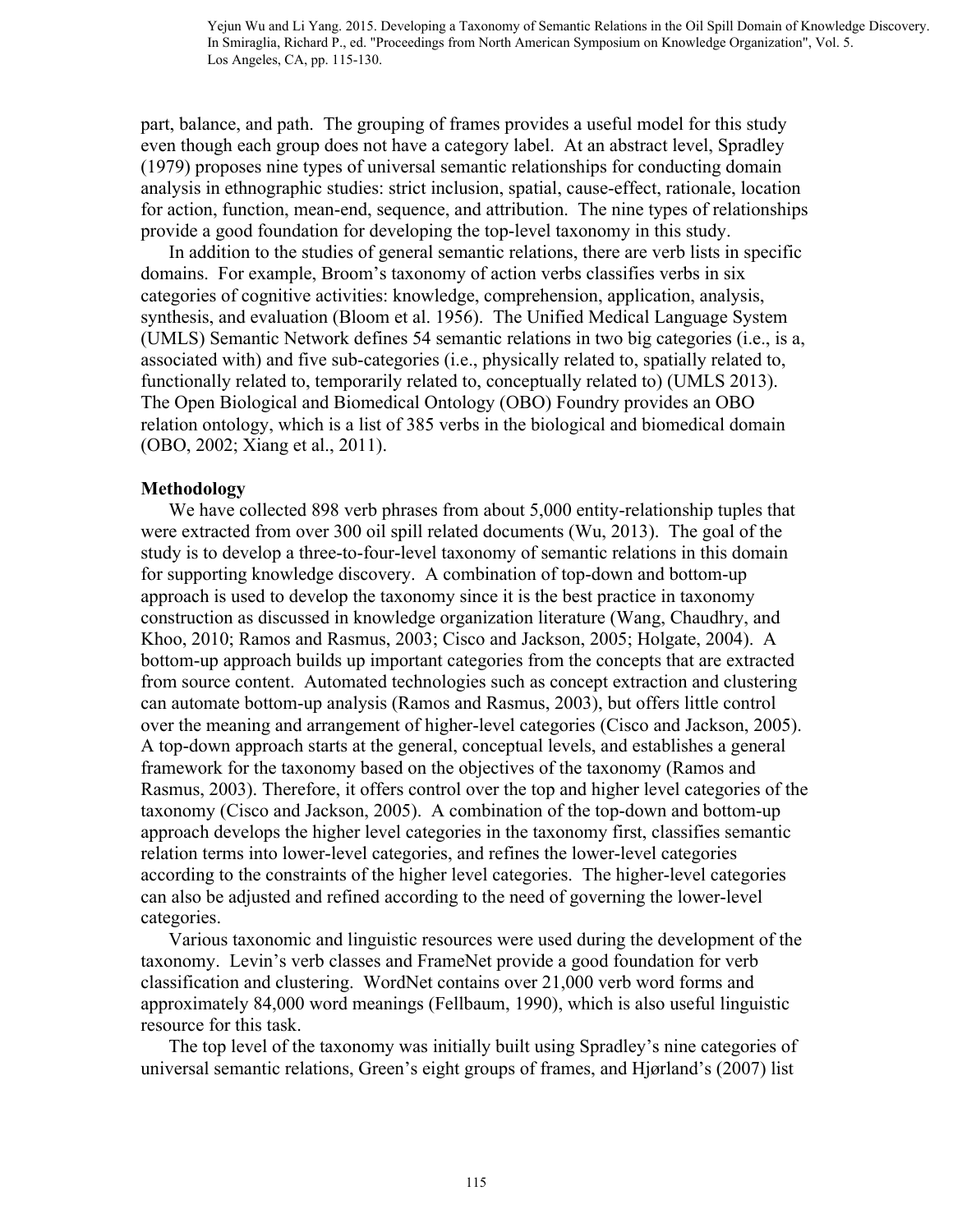of important semantic relations. The top level was adjusted when the second and third levels were developed.

 The second level of the taxonomy was initially built using Green's 28 frames, UMLS' five sub-categories, FrameNet's 230 frames, and Levin's 193 verb classes. The second level was revised during bottom-up clustering of verb phrases. Clustering the verb phrases based on synonymity without the guidance of higher level categories proved to be unsuccessful.

 The bottom level (i.e., the third and occasionally the fourth level) is composed of lists of verb phrases under each second-level category, just like UMLS's bottom level verb phrases. The verb phrases under each second-level category should have some degree of shared semantics or synonymity. FrameNet, Leven's verb classes, and WordNet are all helpful resources to classify the verb phrases. Since people would like to know the impact of the 2010 Gulf of Mexico Oil Spill Incident, verb phrases that represent impact is a focus of the taxonomy. Occasionally a fourth level can occur when there is a need. The following procedure describes the specific steps of the development process.

# **Procedure**

 Some best practices and guidelines for taxonomy design are introduced in the literature (Ramos and Rasmus, 2003; Cisco and Jackson, 2005; Lambe 2007; Hedden, 2010). Those guidelines were referenced before and during the development of the Oil Spill Relation Taxonomy, and the following procedure was developed and followed.

- Step 1: Normalizing all the verb phrases by converting them to their original forms.
- Step 2: Cluster the verb phrases based on synonymity of terms. This step generates the preliminary bottom-level categories. 15 big clusters were built for the 896 verb phrases. There is an "all other" cluster that contains orphans or singletons that do not belong to any of the 14 specific clusters.
- Step 3: Consult taxonomic and linguistic resources relevant to verbs and semantic relations (such as FrameNet, Levin's verb classes, WordNet, and dictionaries), build a preliminary taxonomy with one or two top-level categories using a topdown approach.
- Step 4: Load the clusters, one by one, into the preliminary taxonomy with one or two-level categories. Build middle level categories using a combination of bottom-up and top-down approach. Consult the dictionaries, taxonomic and linguistic resources when needed. This is a muddy middle game, and is an iterative process.
- Step 5: Audit the categories from a top-down perspective, adjust (i.e., split, merge, revise, add) the categories when necessary. Each sub-category of a category is a facet of that category. Maximum mutual exclusiveness between sub-categories and between categories is pursued during this process.

 The outcome of the procedure is the preliminary taxonomy. The taxonomy with major categories and a couple of instances under most bottom-level categories is provided in the Appendix.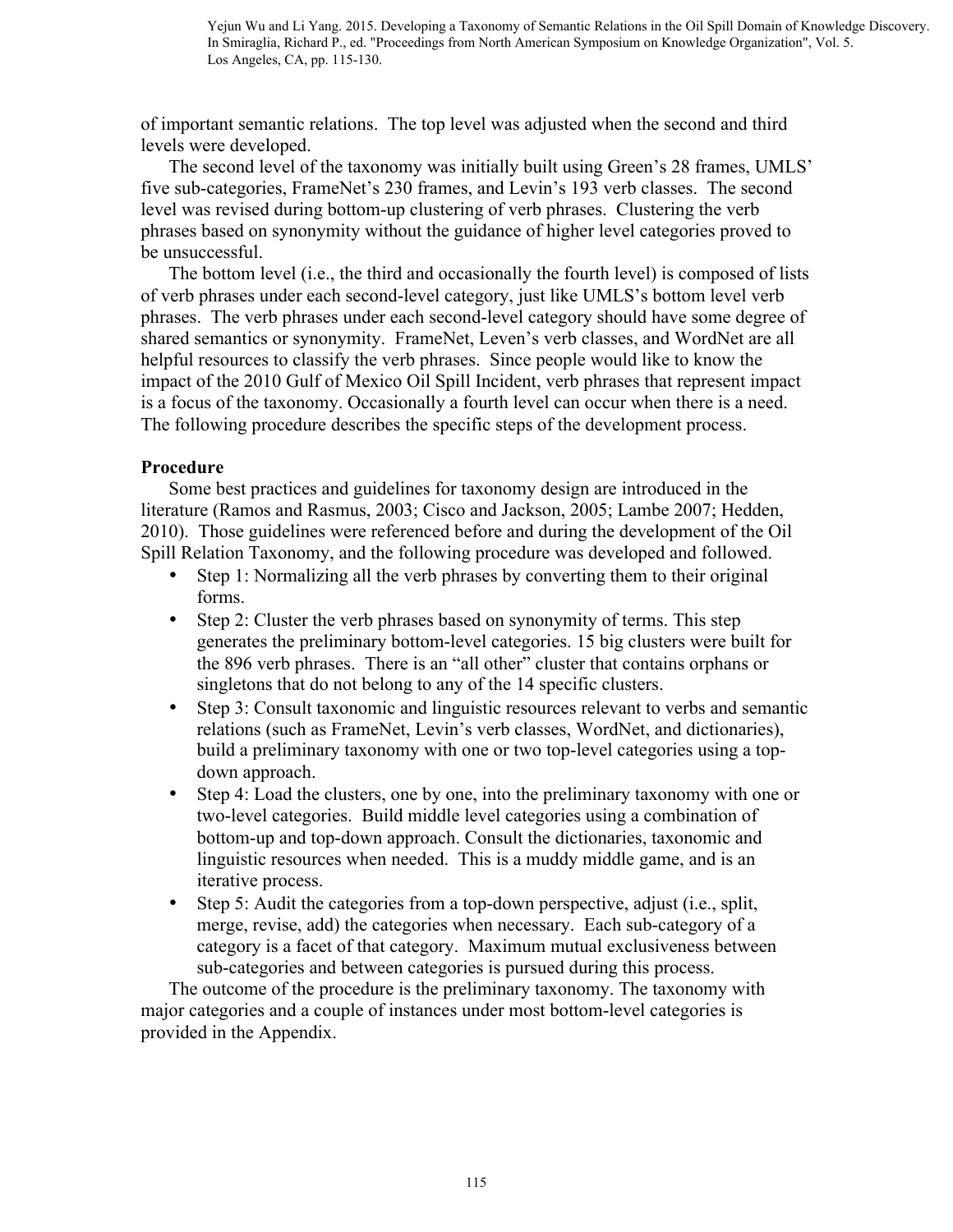#### **Difficult Problems and Partial Solutions**

Various difficult scenarios were encountered during the development process. Three major difficult problems with our partial solutions are discussed below although no perfect solutions are suggested. The purpose of the discussion is to initiate more discussion and study of these problems instead of drawing conclusions by offering solutions to the problems.

 The first is the muddy middle game in building middle level categories, which is rarely discussed in the literature. The problem happens when a relation term is given but no lower-level category is available or appropriate, therefore a new bottom-level and very likely a middle-level category needs to be created, which requires creative and logic thinking. However, sometimes, it can be really difficult to figure out what category a relation term belongs to. For example, when "*be subject of*" was given, we could not figure out an appropriate bottom-level and middle-level category for it. We put it aside until "*be about*" was encountered. This indicates that, when there is no category available for a term, clustering can be delayed until more synonymous terms are encountered, then a cluster may emerge easily. However, clustering is a bottom-up approach which does not guarantee deterministic categories. This may cause fluidity or instability of bottom-level and middle-level categories.

 The second is the possible inconsistency between local validity and global validity due to contextual or partial membership. A term can be a member of a lower-level category partially or contextually. The membership or classification has local validity. Partial membership is a classification based on partially overlapped semantics. Contextual membership is a classification based on a certain context. A term can belong to a lower-level category partially or contextually, and a lower-level category can belong to a higher-level category partially or contextually. However, the term may not be classified into the higher-level category because the context has changed or the overlap of semantics is lost during the transitivity of membership or classification. When this happens, the membership does not have global validity. Figure 1 describes the loss of membership due to partially overlapped semantics during the transitivity of partial membership. Term C partially belongs to category B, B partially belongs to category A, but C does not belong to A. Polysemous and homonomous terms can also contribute to contextual and partial membership due to their partially overlapped or non-overlapped semantics. Semantic analysis of the terms is conducted and scope notes are added to the terms to specify their contextual semantics in order to avoid the inconsistency between local validity and global validity.



Figure 1. Loss of membership due to partially overlapped semantics.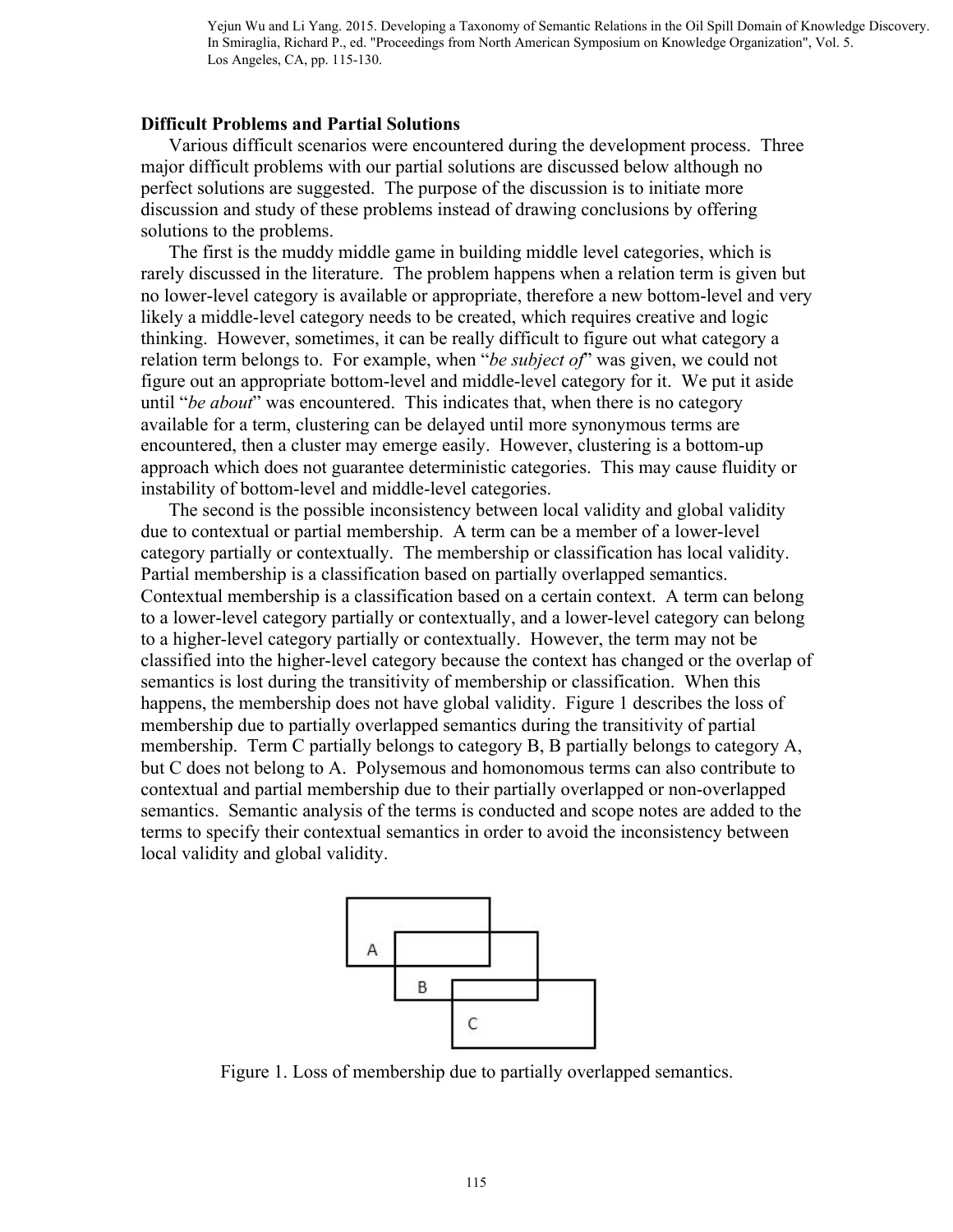The third is the possible poly-hierarchical structure due to classification based on multiple competing facets. For instance, verb "*sample*" can be classified into the category of Membership based on its feature facet (e.g., X is sampled from a population), and can also be classified into the category of Evaluation based on its function facet (e.g., X is sampled for evaluating its toxicity). Sometimes, it is difficult to figure out what facet should be used to classify a relation term because S. J. Ranganathan's five facets (i.e., personality, Matter, Energy, Space, and Time) does not seem to apply to semantic relation terms. Interestingly, it is unknown whether facet analysis of relation terms should be performed at all. However, classifying a relation term into multiple categories is not ideal because it may cause confusion in knowledge discovery through inference. Our partial solution to this problem is to think of the nature of the relation term in its application context of "Topic A  $\leq$  relation term $\geq$  Topic B," or to replace the generic term (e.g., "sample") with a term with more context (e.g., "be sampled from" or "be sampled for").

# **Preliminary Evaluation**

Validation or evaluation of a taxonomy is mostly subjective and qualitative work based on a list of criteria. A taxonomy is a classification scheme which organizes concepts and things in a hierarchically ordered, systematic and abstract structure (Ramos and Rasmus, 2003; Lambe, 2007). So the criteria of evaluating a classification scheme can also be applied to evaluating a taxonomy. Taylor (1992, 322-333) proposed the following general criteria for judging a successful classification system: (1) inclusive and comprehensive knowledge of a whole field, (2) systematic division of subjects and organization of related topics, (3) flexible, hospitable and expansible structure, (4) clear and descriptive terminology with consistent meaning for both the user and the classifier. Lambe (2007, 201) proposed nine key criteria for usable, robust taxonomy structures: "intuitive (is easy to navigate and use), unambiguous (does not offer alternates), hospitable (can accommodate all content), consistent and predictable (provides context), relevant (reflects user perspective), parsimonious (no redundancy or repetition), meaningful (provides context), durable (will not need frequent change), balanced (even levels of detail or depth)." However, Lambe (2007, 201) pointed out that "these criteria are best treated as heuristics for an effective taxonomy rather than hard and fast rules" and there are three stages in validating a taxonomy: structural validation, validation with people (i.e., domain experts, users), and validation with content (i.e., categorizing content into the taxonomy).

 Not all of these criteria are easy to be used to evaluate a taxonomy. Most of these criteria are subjective and qualitative, and are supposed to be used by domain experts, linguists, and users as evaluators. Validation with content is a functional validation method. This is analogous to a thesaurus evaluation method proposed by Soergel (1974), who proposed to test a thesaurus by indexing and retrieval experiments, such as "indexing 1,000 to 2,000 documents with the aid of the thesaurus" (Soergel, 1974, 411). A taxonomy has its functions. A taxonomy, in a corporate setting, serves the functions of (1) navigating through resources of the corporate, (2) providing tools for representing documents of the corporate, (3) serving as a sense-making tool or visual representation of the knowledge base of the corporate (Gilchrist, 2001; Abbas, 2010). Wang et al. (2010, 2014) designed an organizational taxonomy for navigation purpose, and evaluated its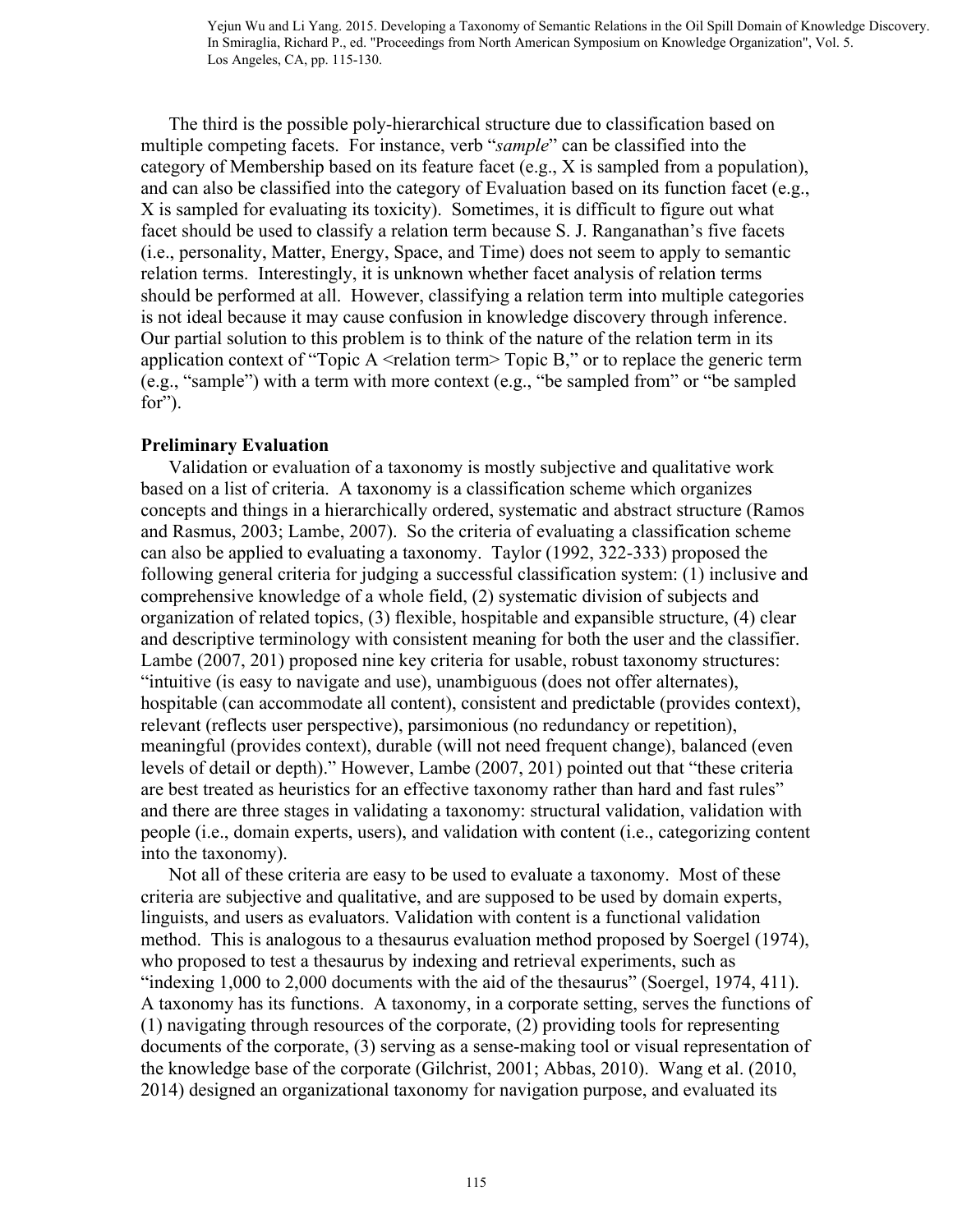navigation effectiveness using scenario-based navigation exercises and post-exercise interviews. The functional evaluation method can be an effective and relatively objective method to evaluate the functions of the designed taxonomy.

 We have not found any discussion of the evaluation of a relation taxonomy (as opposed to subject/topic taxonomies) from literature. The general criteria for judging a successful taxonomy can be applied, but can be expensive to implement if domain experts and users are to be invited to evaluate the taxonomy. The Oil Spill Relation Taxonomy is designed not for navigating information resources, but for supporting knowledge discovery through inference. Therefore we decided to do some quick functional evaluation by discovering some examples of inferred knowledge from the oil spill topic map research data (Wu, 2013).

 The logic of using the Oil Spill Relation Taxonomy to make inference is described below. If we can follow Swanson and Smalheiser's (1999) idea of discovery through inference and find a series of statements from the oil spill research data in the following general pattern, the taxonomy can facilitate knowledge discovery through inference.

 $A < R1 > B$ ,  $B < R2 > C$ ,  $C < R3 > D$ ,

Inferred knowledge:  $A \leq$ may/might R4> D.

Here A, B, C, & D are topics or concepts. R1, R2, R3, & R4 are relation terms and/or categories in the relation taxonomy. Following this general pattern, we found the following examples from the data:

Example 1:

 Gulf Coast communities <experience> income loss, income loss <cause> worse depression, depression <cause> corrosive social cycle, Inferred knowledge: Gulf Coast communities <may experience> corrosive social

cycle.

Example 2:

 oil <kill> Arctic phytoplankton, Arctic phytoplankton <be consumed by> Arctic cod, Arctic cod  $\leq$ be consumed by $>$  ringed seal (phoca hispida), Inferred knowledge: oil  $\langle$ may kill $\rangle$  ringed seal (phoca hispida).

 The inference examples sheds light on the knowledge discovery function of the Oil Spill Relation Taxonomy. No efforts have been made to develop a series of specific inference patterns or to discover many of such examples from the data.

 In addition to the preliminary functional evaluation, some structural evaluation was conducted. From the perspective of balance, one of the nine criteria for judging a successful taxonomy, the Oil Spill Relation Taxonomy does not have a balanced structure yet. Some categories (such as Act, Impact) are bigger and deeper than others. It is unknown whether the imbalance reflects the reality of semantic relations in the oil spill domain which focuses on impact or the balance criteria applies to any semantic relation taxonomy. More study on this topic is needed.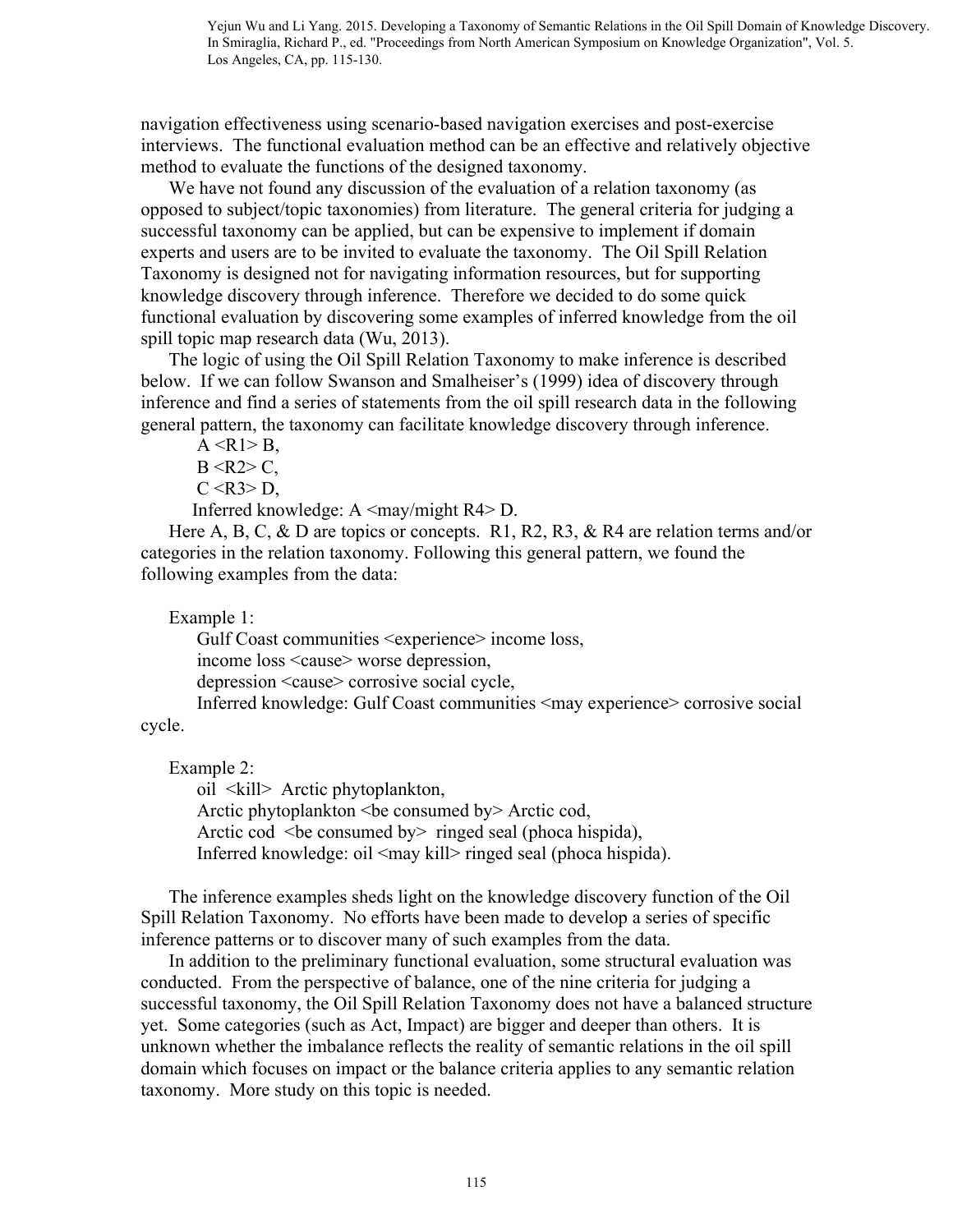A taxonomy should be in a semi-permeable state in order to maintain modernity and validity (Faith, 2013). Out of the nine key criteria for judging a successful taxonomy, durability and expansibility can probably be evaluated in a non-expensive way. The durability and expansibility of the Oil Spill Relation Taxonomy is to be tested by classifying the relation terms in the OBO Relation Ontology into the Oil Spill Relation Taxonomy.

 The OBO Relation Ontology (OBO, 2002) is a list of 397 relation terms in the biological and biomedical domain. The Oil Spill Relation Taxonomy has some biological and biomedical relation terms, but their scope is broader and shallower than those in OBO. Therefore the two taxonomies should have some overlap but also much difference. It is expected that some categories in the Oil Spill Relation Taxonomy may be revised and some new categories may be added when classifying the OBO relation terms into the Oil Spill Relation Taxonomy. By examining the number of revised and newly added categories, we can have a sense of the durability and expansibility of the taxonomy.

### **Summary and Future Work**

A preliminary semantic relation taxonomy in the oil spill domain (i.e., the Oil Spill Relation Taxonomy) was developed for supporting knowledge discovery through inference using a combination of top-down and bottom-up approach. Several difficult problems were discussed, including the muddy middle game in building middle level categories, the possible inconsistency between local validity and global validity due to contextual or partial membership, and the possible poly-hierarchical structure due to classification based on multiple competing facets. Partial solutions to these problems were suggested, but more discussion and study of these problems are needed.

The taxonomy was built for supporting knowledge discovery through inference, not for organizing and navigating information resources, therefore a preliminary functional evaluation was performed to examine its functionality of supporting knowledge discovery. Several examples were found from the oil spill topic map research data to demonstrate this functionality. Developing specific, systematic inference patterns for knowledge discovery can be a topic for future study.

 Many issues remain to be studied in the future. In addition to the difficult problems during the development of the relation taxonomy, facet analysis of relation terms is an interesting topic because S. J. Ranganathan's five facets do not seem to apply to relation terms. Systematic evaluation of taxonomy needs more research. Practical, nonexpensive, systematic evaluation approaches are needed. The evaluation approaches may be related to the difficult problems identified in taxonomy development process. Once we know how to evaluate the effectiveness of a taxonomy, we probably can solve some of the problems in the development process and build an effective taxonomy. This study has proposed more research problems than solutions.

### **Acknowledgements**

 The study was partially supported by the Gulf of Mexico Research Initiative (GRI) Year One Block Grant. We would like to thank Steven Buras in the School of Library and Information Science at the Louisiana State University for clustering the oil spill relation terms.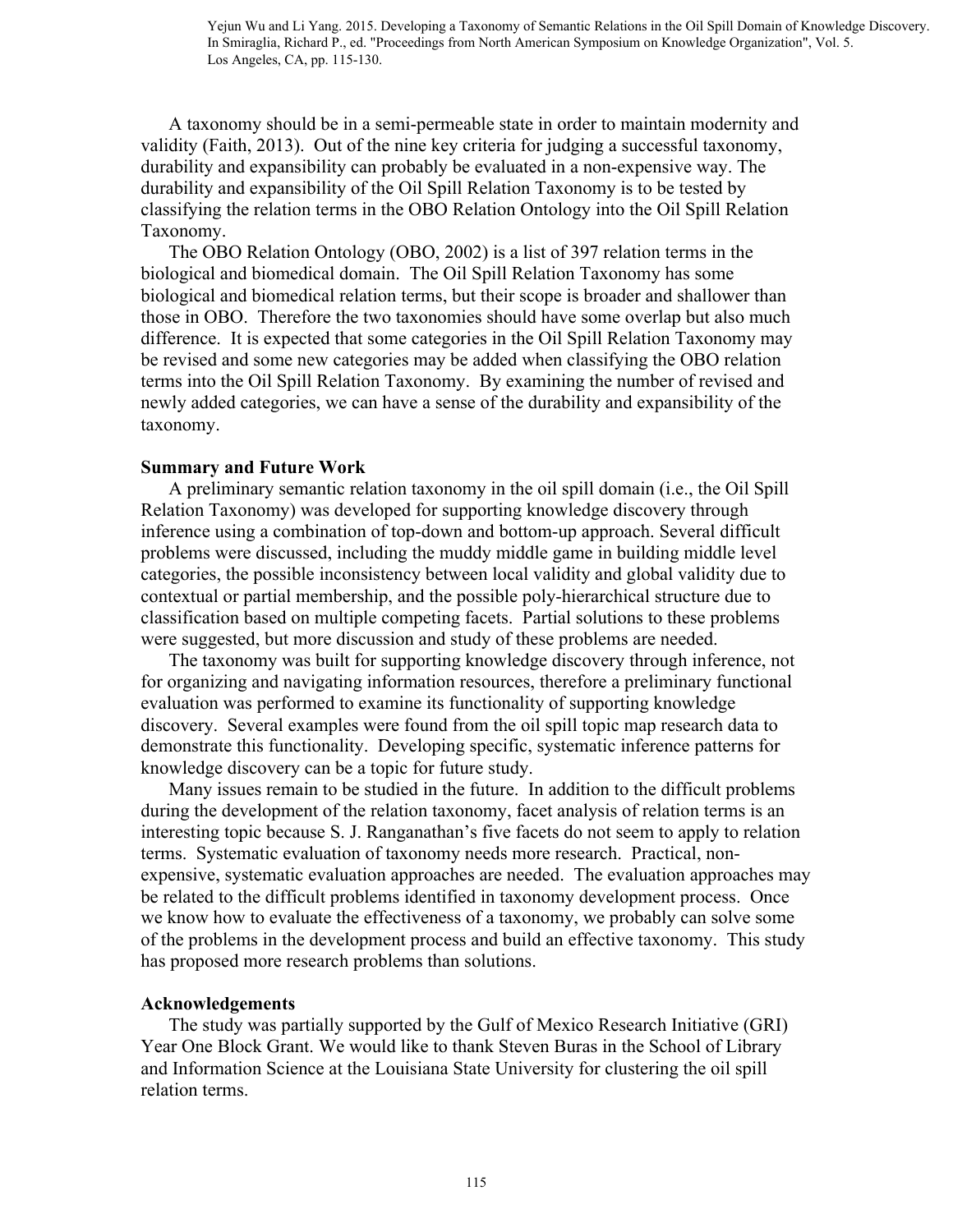## **References:**

Abbas, June. 2010. *Structures for Organizing Knowledge: Exploring Taxonomies, Ontologies, and Other Schemas*. New York: Neal-Schuman Publishers, Inc.

Baker, Collin F., Charles J. Fillmore, and John B. Lowe. 1990. "The Berkeley FrameNet Project." In *Proceedings of the 17th International Conference on Computational Linguistics*, 86-90.

Baker, Collin F. and Josef Ruppenhofer. 2002. "FrameNet's frames vs. Levin's verb classes." In *Proceedings of the 28th Annual Meeting of Berkeley Linguistics Society*. http://www.icsi.berkeley.edu/pubs/ai/framesvs02.pdf

Bertaud, Valerie, W. Said, Nicolas Garcelon, Franck Marin, and Regis Duvauferrier. 2007. "The Value of Using Verbs in Medline Searches." *Medical Informatics and the Internet in Medicine* 32(2):117-122.

Bloom, B., Englehart, M. Furst, E., Hill, W., & Krathwohl, D. 1956. "Taxonomy of educational objectives: The classification of educational goals." *Handbook I: Cognitive Domain.* New York, Toronto: Longmans, Green. Retrieved from http://www.edpsycinteractive.org/topics/cognition/bloom.html (accessed 1/10/2015).

Cisco, Susan L. & Wanda K. Jackson. 2005. "Creating Order out of Chaos with Taxonomies." *The Information Management Journal,* May/June 2005, 45-50.

Faith, Ashleigh. 2013. "Linguistic Analysis of Taxonomy Facet Creation and Validation." *Key Words* 21(1): 11-14.

Fellbaum, Christiane 1990. "English Verbs as a Semantic Net." *International Journal of Lexicography* 3(4): 278-301.

Gilchrist, Alan. 2001. "Corporate Taxonomies: Report on a Survey of Current Practice." *Online Information Review* 25(2): 94-102

Green, Rebecca. 1996. "A Relational Thesaurus: Modeling Semantic Relationships Using Frames." *Annual Review of OCLC Research*, 94-97.

Hedden, Heather. 2010. *The Accidental Taxonomist*. Medford, New Jersey: Information Today, Inc.

Hjørland, Birger. 2007. Semantic Relations. Retrieved from http://www.iva.dk/bh/lifeboat\_ko/CONCEPTS/semantic\_relations.htm (accessed 1/20/2015).

Holgate, Lisle. 2004. "Creating and Using Taxonomies to Enhance Enterprise Search." *EContent* 21(7):S10-S11.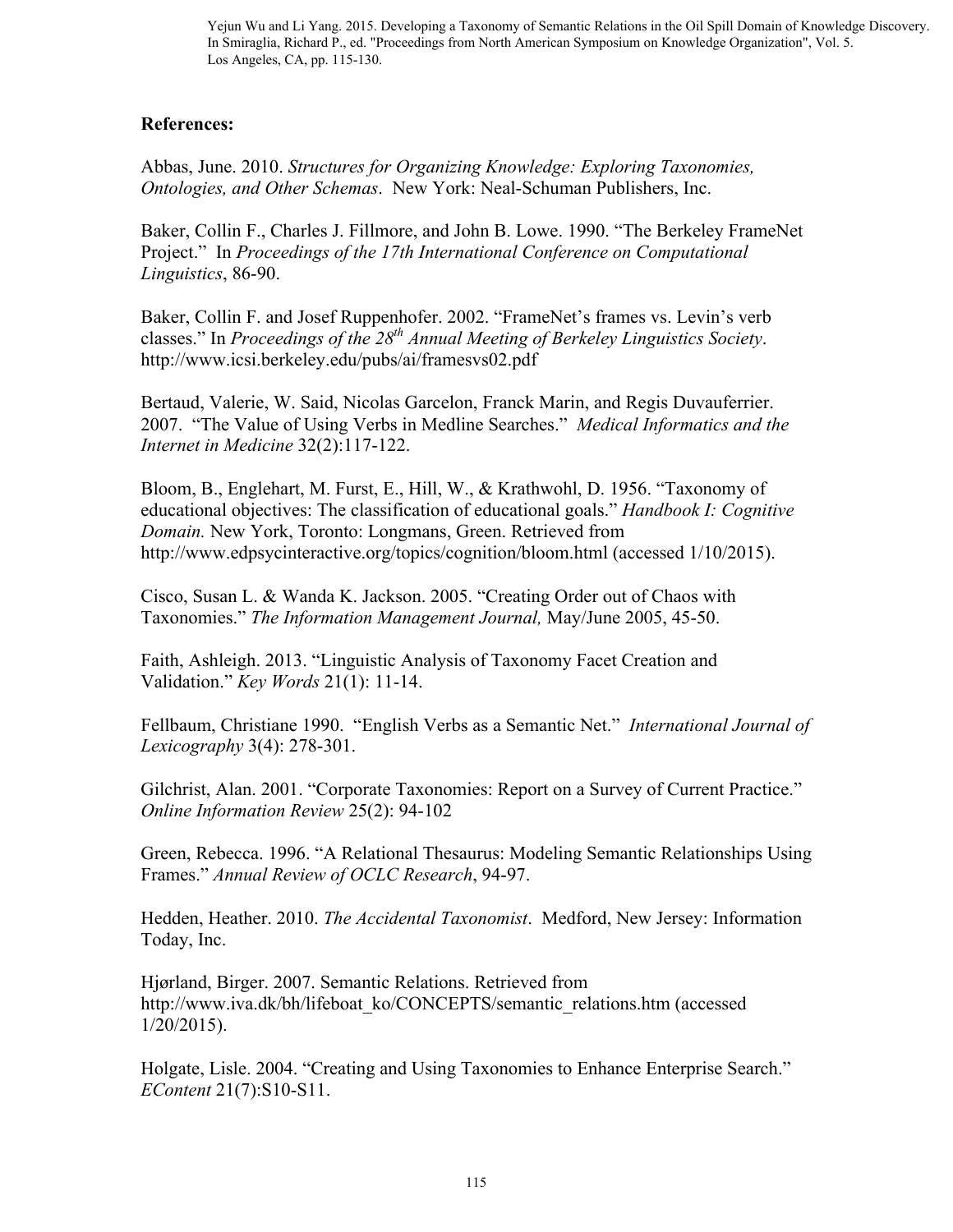Lambe, Patrick. *Organising Knowledge: Taxonomies, Knowledge and Organisational Effectiveness*. Oxford, UK: Chandos Publishing.

Lawler, John M. 2015. A reverse-engineered list of Levin Categories. Retrieved from http://www-personal.umich.edu/~jlawler/levin.verbs (accessed 1/20/2015).

Levin, Beth. 1993. *English Verb Class and Alternations: A Preliminary Investigation*. Chicago: University of Chicago Press.

OBO (2002). OBO relation ontology. University of Michigan Medical School. http://www.OBO.org/browser/term.php?o=RO&iri=http://www.w3.org/2002/07/owl%23 ObjectProperty&graph=http://purl.obolibrary.org/obo/merged/RO (accessed 1/5/2015).

Ramos, Laura and Daniel Rasmus. "Best Practices in Taxonomy Development and Management." Giga Information Group. 8 January 2013. http://citeseerx.ist.psu.edu/viewdoc/download?doi=10.1.1.201.4848&rep=rep1&type=pdf (accessed 4/20/2015)

Soergel, Dagobert. 1974. *Indexing Languages and Thesauri: Construction and Maintenance.* Los Angeles, California: Melville Publishing Company.

Spradley, James P. 1979. *The Ethnographic Interview*. New York: Holt, Rinehart and Winston.

Swanson, Don R. and Neil R. Smalheiser. 1999. Implicit text linkages between Medline records: using Arrowsmith as an aid to scientific discovery. Library Trends, 48(1), 48-59.

Taylor, Arlene G. 1992. *Introduction to Cataloging and Classification* (8<sup>th</sup> ed). Englewood, Colorado: Libraries Unlimited, Inc.

UMLS (2013). Current Relations in the Semantic Network. Retrieved from http://www.nlm.nih.gov/research/umls/META3\_current\_relations.html (accessed  $1/5/2015$ ).

Wang, Yih-Chen, James Vandendorpe, & Martha Evans. 1985. "Relational Thesauri in Information Retrieval." *Journal of the American Society for Information Science* 36(1):15-27.

Wang, Zhonghong, Abdus S. Chaudhry, & Christopher Khoo. 2010. "Support from Bibliographic Tools to Build an Organizational Taxonomy for Navigation: Use of a General Classification Scheme and Domain Thesauri." *Knowledge Organization* 37(4): 256-269.

Wang, Zhonghong, Christopher S.G. Khoo, and Abdus Sattar Chaudhry. 2014. "Evaluation of the Navigation Effectiveness of an Organizational Taxonomy Built on a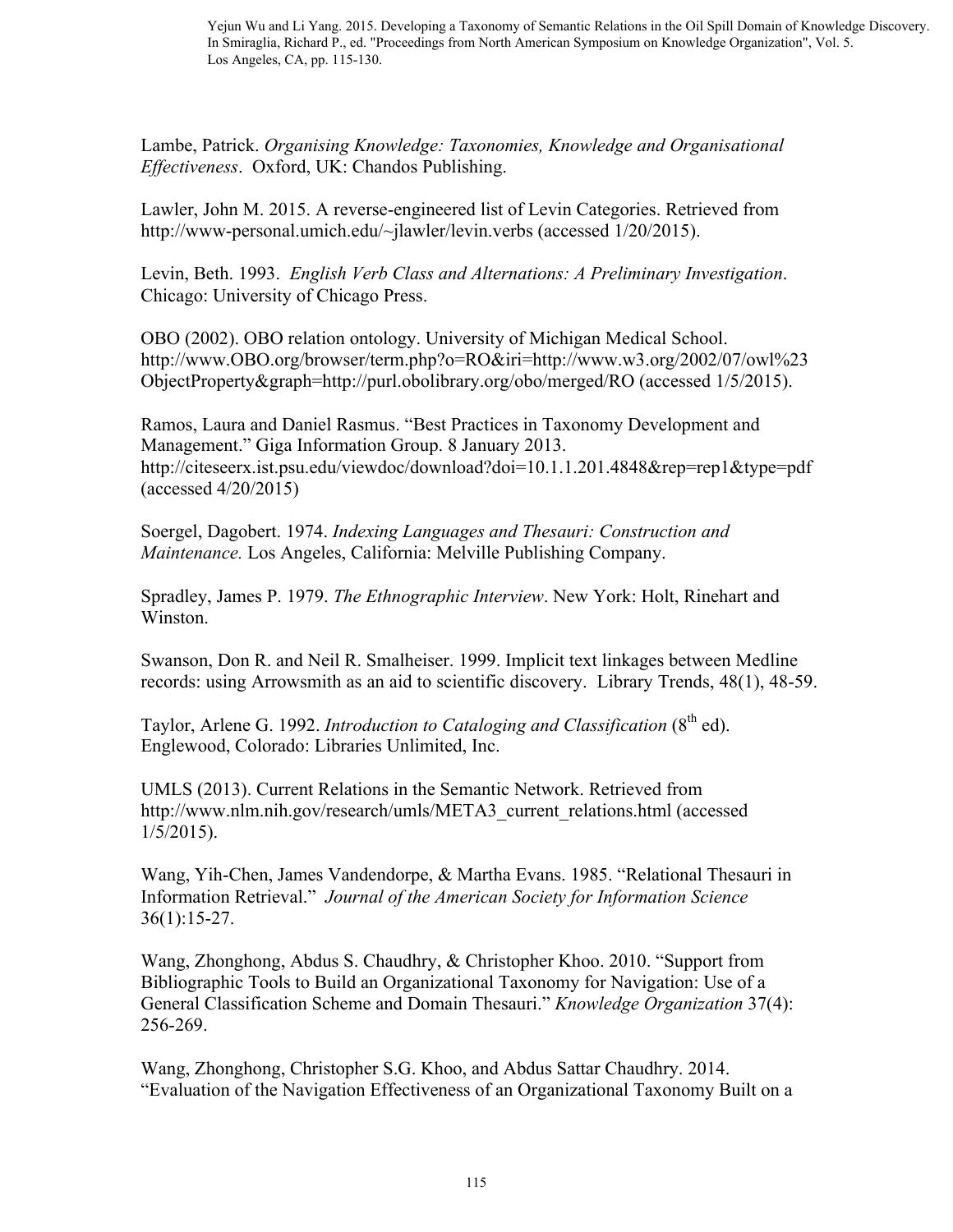General Classification Scheme and Domain Thesauri." *Journal of the Association for Information Science and Technology* 65(5): 948-963.

White House. 2012. Deepwater BP Oil Spill. Available at http://www.whitehouse.gov/deepwater-bp-oil-spill (accessed 4/20/2014).

Wu, Yejun. 2013. Oil Spill Topic Map Data. 28 November2013. https://data.gulfresearchinitiative.org/data/Y1.x101.000:0001/

Wu, Yejun and David J. Dunaway. 2013. "Creating a large topic map by integrating Wandora and Ontopia." *Library Hi Tech* 31(1):64-75.

Xiang, Zuoshuang, Chris Mungall, Alan Ruttenberg, and Yongqun He. 2011. "OBO: A Linked Data Server and Browser for Ontology Terms." In *Proceedings of the 2nd International Conference on Biomedical Ontologies (ICBO)*, July 28-30, 2011, Buffalo, NY, USA. 279-281. http://ceur-ws.org/Vol-833/paper48.pdf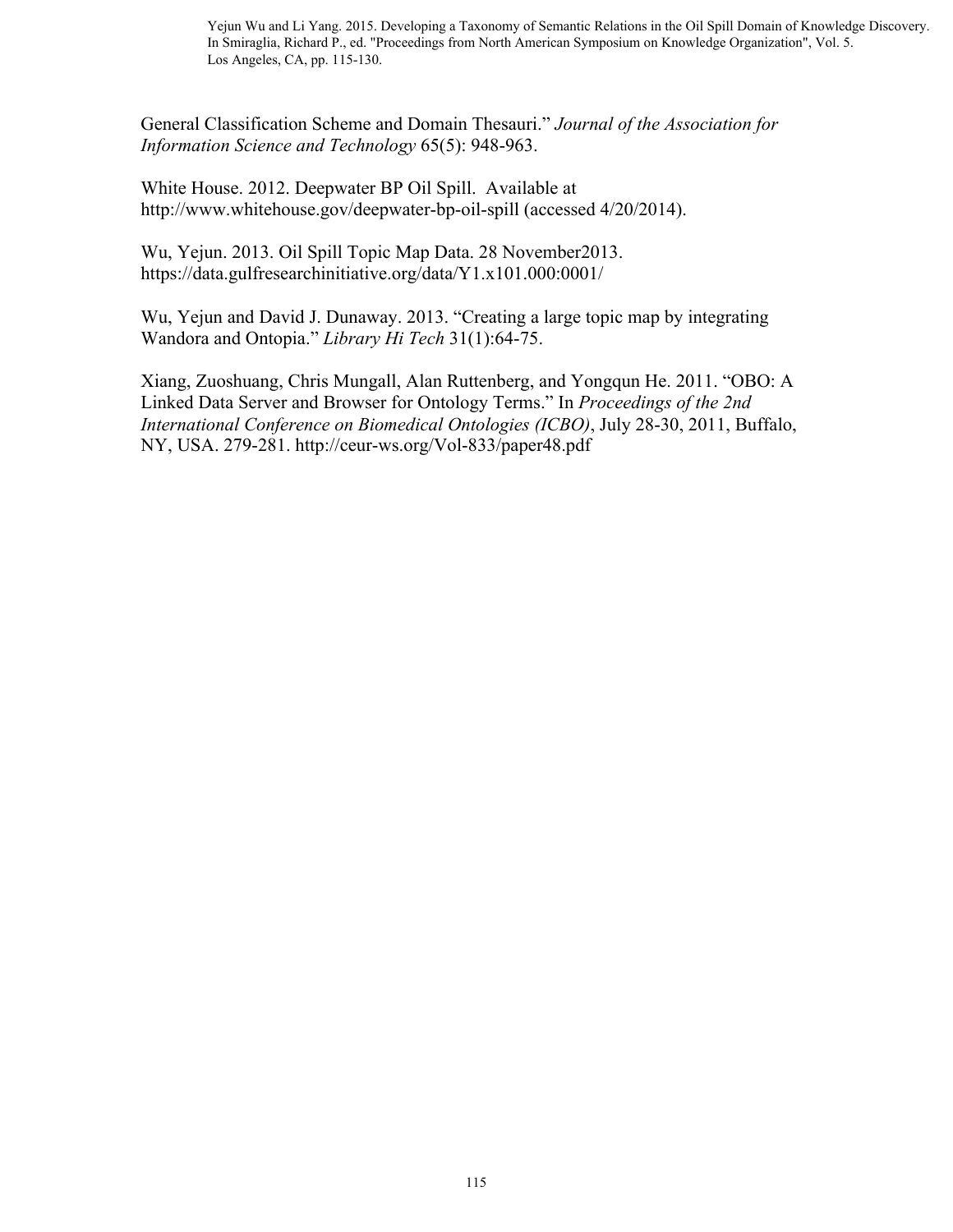# **Appendix. A Preliminary Oil Spill Relation Taxonomy (Main Categories and Example Instances)**

(Category labels in upper-case noun phrases, instances in lower-case verb phrases)

1 ACTION 1.1 CONFRONTATION defy 1.2 EVALUATION 1.2.1 ASSESSMENT assess evaluate 1.2.2 COGITATION consider reflect 1.2.3 DECISION decide 1.2.4 DETERMINATION be determined in determine 1.2.5 EMPHASIS concentrate on focus on 1.2.6 EVIDENCE be evident in reveal 1.2.7 EXPECTATION expect predict 1.2.8 NONSUPPORTIVE JUDGEMENT criticize ignore 1.2.9 RECOMMENDATION recommend suggest 1.2.10 REQUIREMENT request require 1.2.11 SELECTION select 1.2.12 SUPPORTIVE JUDGEMENT agree with grant 1.3 FINACIAL ACTION 1.3.1 COMPENSATION

 compensate public for pay for 1.3.2 FUNDING finance fund 1.3.3 RECEIPT receive 1.4 GOVERNMENTAL ACTION authorize regulate 1.5 INTENTION aim to intend 1.6 IMPLEMENTATION 1.6.1 CLOSURE/OPEN close re-open 1.6.2 COMMUNICATION communicate respond to 1.6.3 CONTROLLING control 1.6.4 CREATION create establish 1.6.5 DETECTION detect discover 1.6.6 EDUCATION teach 1.6.7 MANAGING manage run 1.6.8 MONITORING monitor observe 1.6.9 OBTAINING access obtain 1.6.10 PERFORMANCE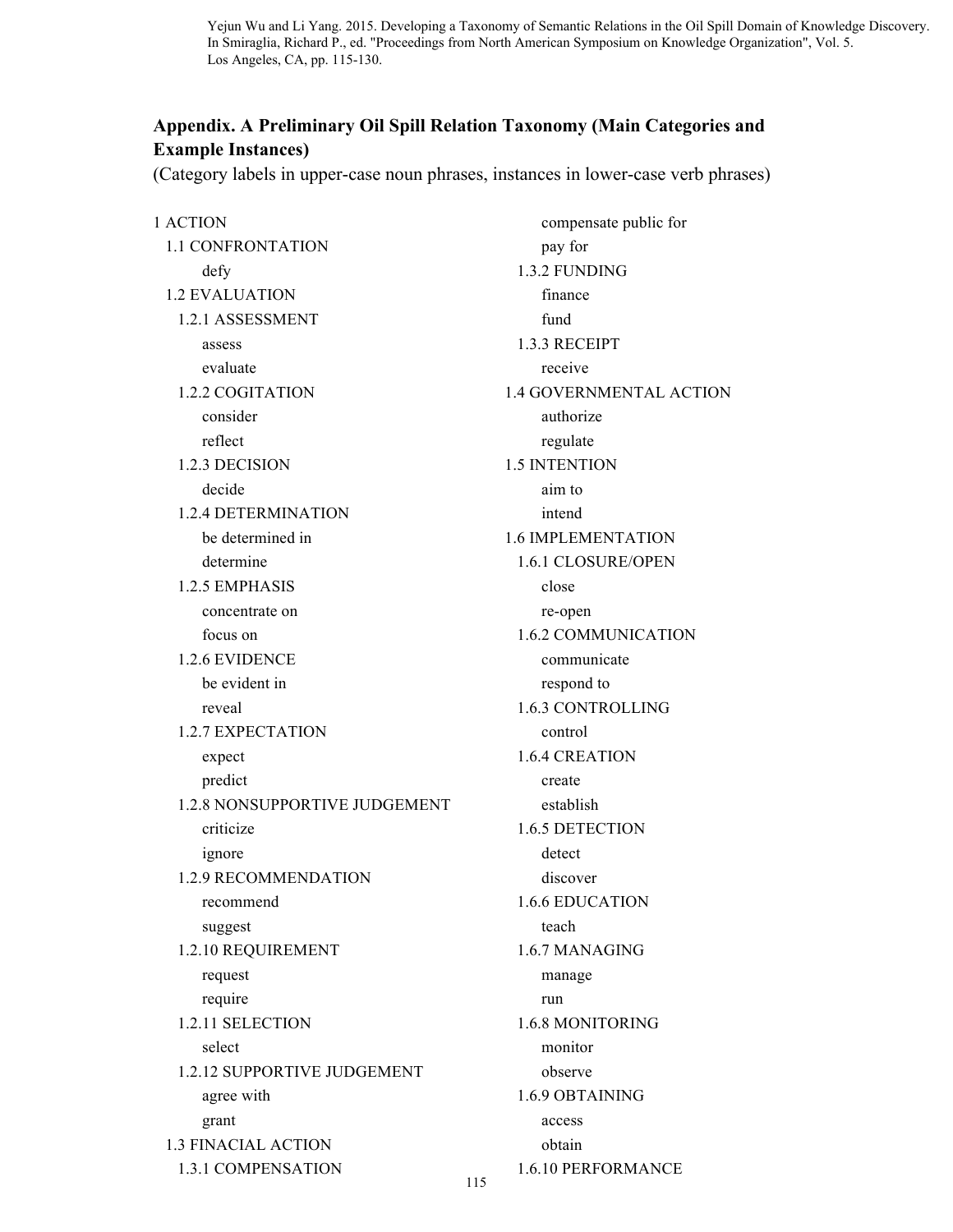conduct perform 1.6.11 PRACTICE drill in practice 1.6.12 RECOVERY recover remediate 1.6.13 RESCUE search for 1.6.14 RESEARCH research study 1.7 INSTRUMENT 1.7.1 ANALYSIS analyze be analyzed to determine 1.7.2 DIAGNOSIS diagnose 1.7.3 MEASUREMENT be calibrated for measure 1.8 LEGAL ACTION 1.8.1 ACCUSATION accuse sue 1.8.2 LEGAL JUDGEMENT violate waive 1.8.3 LEGISLATION be amended by 1.8.4 TESTIFICATION pledge testify 1.9 Method/Manner 1.9.1 CATEGORIZATION be used to categorize classify 1.9.2 DEFINITION define 1.9.3 EXAMINATION check examine 1.9.4 IDENTIFICATION

 be identified as identify 1.9.5 METHOD OF be compiled with be quantified as 1.9.6 SPECIFICATION explain specify 1.9.7 USE use utilize 1.10 MOVEMENT 1.10.1 EMISSION release spill 1.10.2 GATHERING accumulate gather 1.10.3 MOVING flow for move 1.10.4 PLACING deliver transport 1.10.5 REMOVING eliminate remove 1.11 PERCEPTION be aware of see 1.12 PROVIDING SUPPORT 1.12.1 COLLABORATION collaborate with cooperate with 1.12.2 EMPLOYMENT assign employ 1.12.3 FACILITATION aid facilitate 1.12.4 SUPPLY offer provide 1.13 STATEMENT

115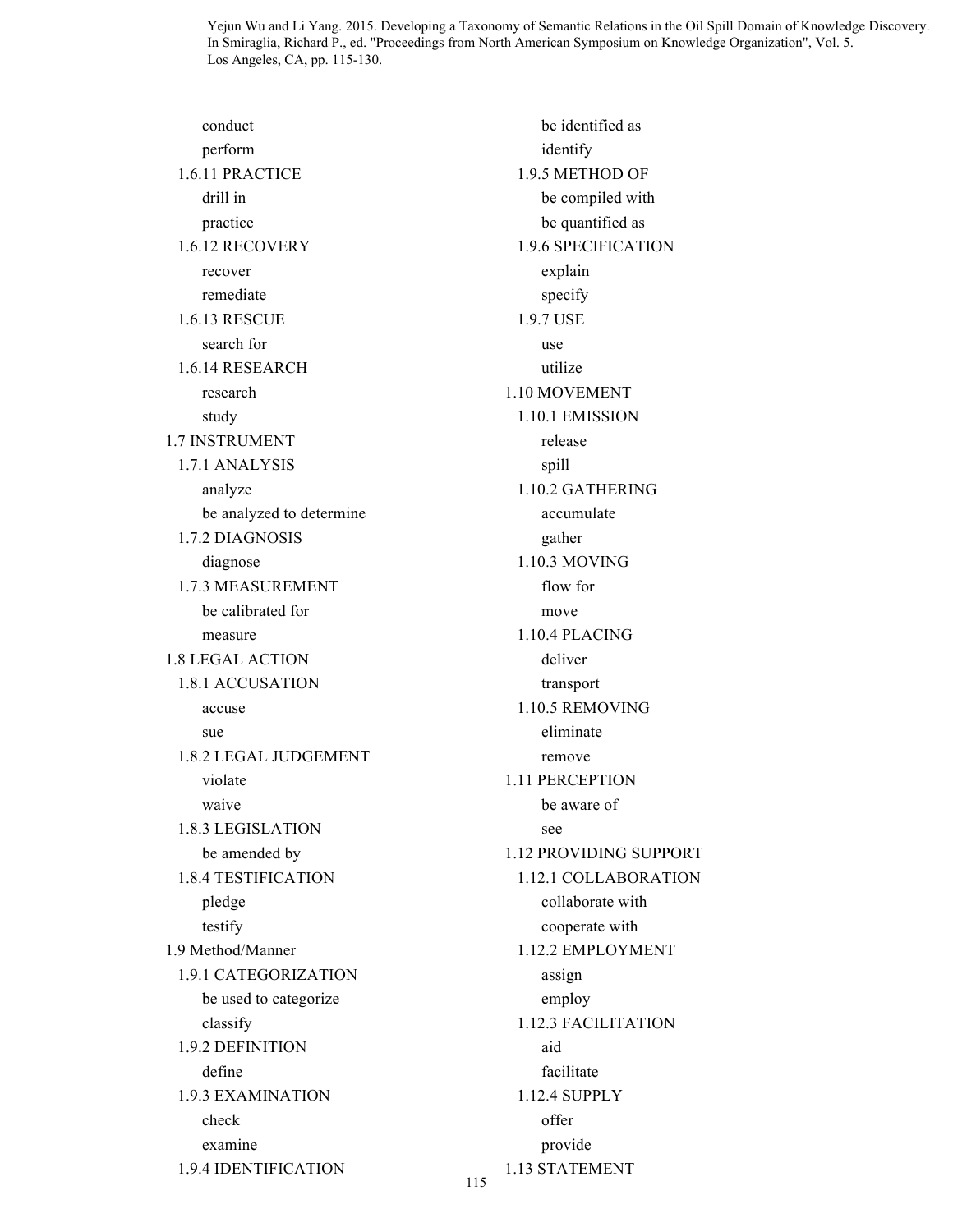argue state 2 ASSOCIATION 2.1 CORRELATION be correlated for be highly/strongly correlated with 2.2 RELATEDNESS be linked to be related to 3 EQUIVALENCE/COMPARABILITY 3.1 COMPARISON be more than compare 3.2 CORRESPONDENCE correspond with 3.3 EQUIVALENCE 3.3.1 EQUAL TO be an alternative to be substituted for 3.3.2 PARTNER OF be partner of 3.4 SIMILARITY/DIFFERENCE 3.4.1 DIFFERENCE differ from differentiate among 3.4.2 SIMILARITY be close to be similar to/in 4 FEATURE/FUCTION 4.1 FEATURE 4.1.1 CHARACTERIZATION characterize have feature 4.1.2 COMMUNITY FEATURE be as equally resilient as 4.1.3 GEOGRAPHICAL FEATURE be native of 4.1.4 PSYCHOLOGICAL FEATURE hate surprise 4.2 FUNCTION 4.2.1 BIOLOGICAL FUNCTION metabolize stimulate

 4.2.2 FUNCTION (GENERAL) be suited for function in 4.2.3 INTAKE FUNCTION absorb uptake 5 IMPACT 5.1 INFLUENCE 5.1.1 INFLUENCE (GENERAL) affect impact 5.1.2 ALLOWANCE allow permit 5.1.3 CHANGE change stabilize 5.1.4 CONTAMINATION contaminate pollute 5.1.5 DAMAGE damage destroy 5.1.6 EXPERIENCE experience undergo 5.1.7 HARM harm weaken 5.1.8 INCREASE improve increase 5.1.9 INTERFERENCE 5.1.9.1 COMPLICATION 5.1.9.2 DISRUPTION disturb interrupt 5.1.9.3 INTERACTION interact with want to comply with 5.1.10 INVOLVEMENT/PARTICIPATION be engaged in involve 5.1.11 KILL

115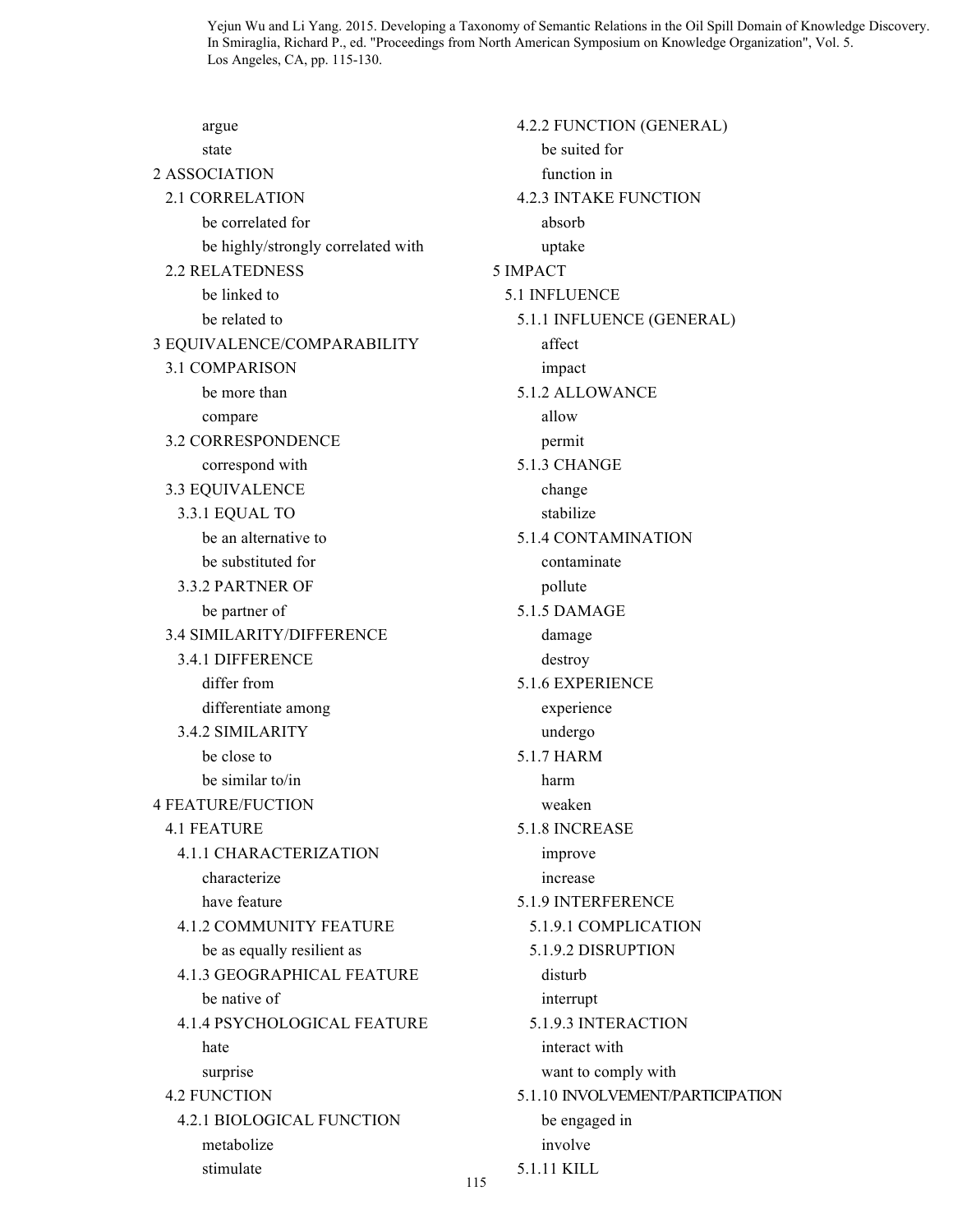be lethal to kill 5.1.12 MODIFICATION alter update 5.1.13 PREVENTION avoid prevent 5.1.14 PROTECTION protect safeguard 5.1.15 RESTRICTION 5.1.15.1 IMPEDIMENT impede inhibit 5.1.15.2 LIMIT limit restrict 5.1.16 REDUCTION decrease reduce 5.1.17 RISK be at risk threaten 5.1.18 TREATMENT 5.1.18.1 BIOLOGICAL & CHEMICAL TREATMENT biodegrade oxidize 5.1.18.2 MEDICAL TREATMENT anesthetize treat (disease, patient) 5.1.18.3 PHYSICAL TREATMENT be treated with wash away 5.1.18.4 REPAIRMENT repair 5.2 CAUSE-EFFECT 5.2.1 PRODUCTION 5.2.1.1 BRING ABOUT 5.2.1.2 CAUSE cause lead to 5.2.1.3 CONTRIBUTION generate produce 6 POSSESSION 6.1 HAVING have own 7 RELIANCE /FOUNDATION rely on 8 SEQUENCE ENDING begin end happen develop mature in 8.3.1 FOOD CHAIN

 contribute to play a key role in 5.2.1.4 PRODUCING 5.2.1.5 RESULT be conclusion of be result of 5.2.2 RATIONALE 5.2.2.1 REASON 7.1 CONDITION 7.1.1 BASIS/PREREQUISITE be based on 7.2 IMPORTANCE be critical in be essential to 8.1 CHRONOLOGICAL SEQUENCE 8.1.1 BEGINNING/CONTINUANCE/ 8.1.2 OCCURRENCE occur during/while 8.1.3 PRECEDING be previously occur before 8.2 DEVELOPMENTAL SEQUENCE 4.2.1 DERIVATIVE OF (CREATION) derive mainly from 4.2.2 DEVELOPMENTAL FORM OF 8.3 FEEDING SEQUENCE

be food source for